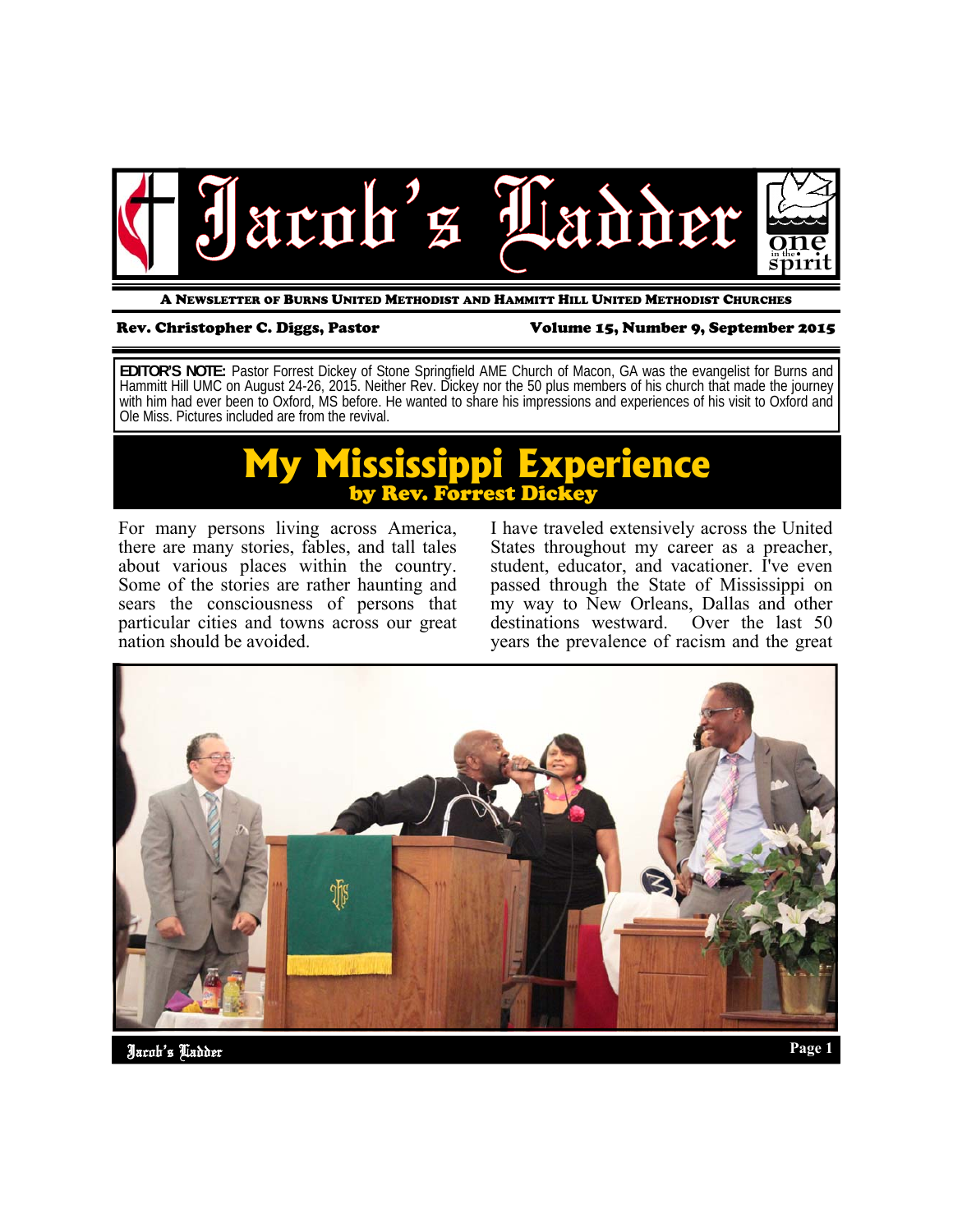divide over what is valued as icons of history in the south has permeated the minds of most. From what is believed to be sacred to



some is looked upon as torture and hatred to others. Many persons from Georgia, especially from the rural context, have a perception that Mississippi is the heartbeat of racism in the Southeastern United States. The moods and beliefs are that the state has worse racial tensions than Georgia, known for its racially segregated towns and municipal districts. Movies such as, *Mississippi Burning* (1988), *The Help*  (2011), *In The Heat of The Night* (1967), and *A Time to Kill* (1996) have given many Georgians a subliminal opinion that Mississippi is a place that one should avoid at all costs, especially at night. Even the perceptions of higher education from the predominately white institutions carry a stigma from many African Americans in Rural Georgia that Mississippi State and Ole Miss (The University of Mississippi) consistently and insistently promote what they believe as "For Whites Only".

This past week, I believe that my journey to Oxford, MS was an epiphany. I was privileged to preach a three night revival at Burns United Methodist Church, 600 Molly Barr Rd., where Rev. Christopher C. Diggs is pastor. This church is one block from the Ole Miss campus. I was also privileged to lodge at The Inn at Ole Miss, one of the nicest hotels I've ever stayed in. This experience was phenomenal as I, like many other persons from rural Georgia, have had their misconceptions about the State of

Mississippi. I pastor in the African Methodist Episcopal Church and my church is only 90 minutes from Charleston, South Carolina where on June 17, 2015, my fellow AME and colleague, Pastor Clemente Pinckney and 8 others were brutally murdered by someone who confessed that the killings were incited by racial hatred and to honor what the "Confederate flag" means to Caucasians in the south.

Part of me was reserved and the other was a position of observance. As I toured the city shopping and patronizing the various venues, I noticed how nice the citizens of Oxford were. Although I saw more black and white citizens than any other culture, I instantly noticed the difference in what I heard versus what I saw. Even on the campus of Ole Miss at various parts of the day, I've never seen such diversity on a predominately white campus. As I spoke to one professor, I told him that not at any single time at the University of Georgia would you see such diversity in one setting where students are not grouped off by race and it not be obvious. What I witnessed was amazing and heartfelt.

I also had the honor to meet Mr. Robert Khayat, past Chancellor of The University of Mississippi, who I learned to be a spirit-



Jacob's Ladder **Page 2**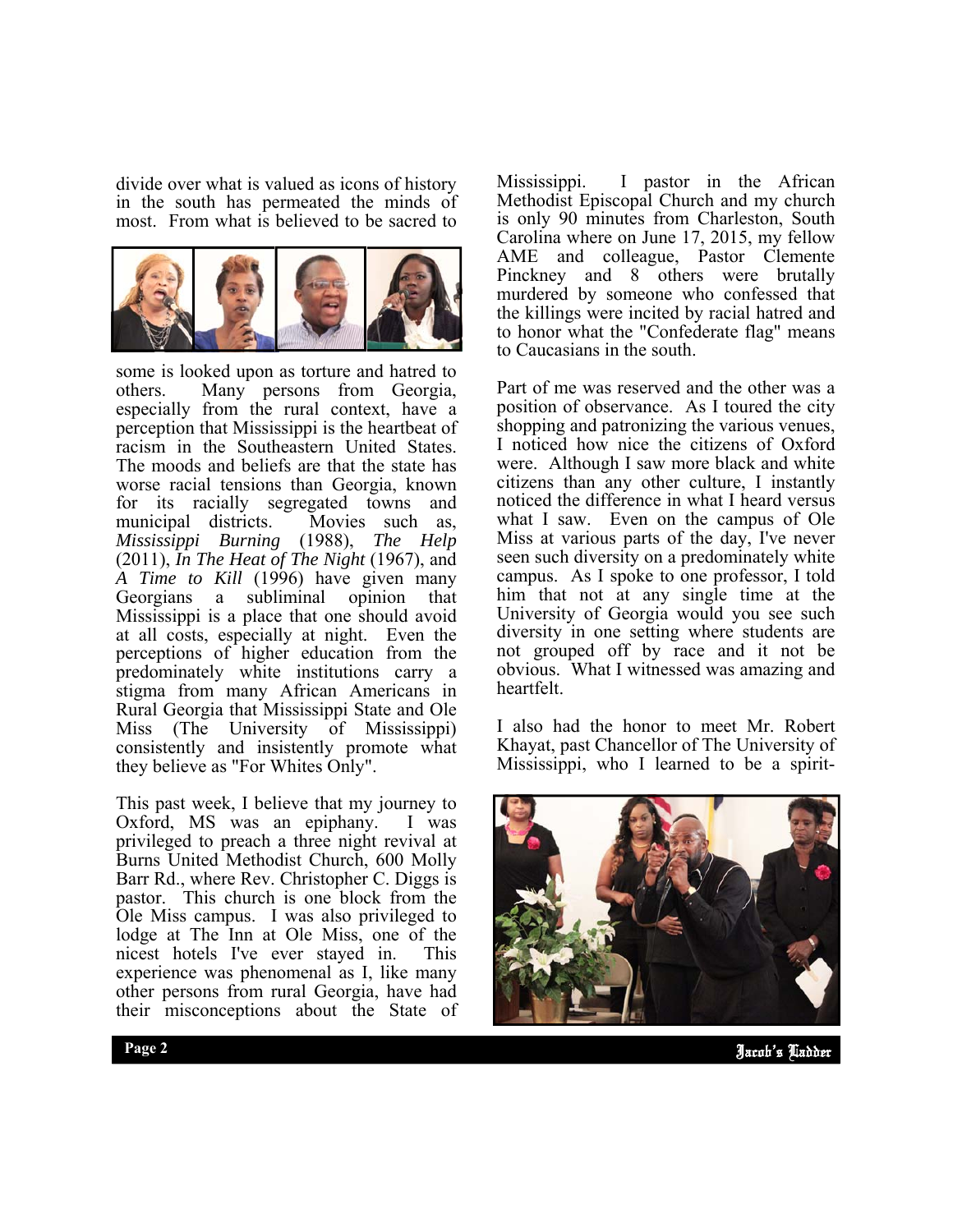

filled, compassionate, and considerate individual that has dedicated many years of life and work to racial harmony. His efforts in eradicating the visual and presumptual tendencies that foster racial inequality was a highlight. The Confederate Flag, which has been the powder keg of racial tensions between blacks and whites in the past and the present was a non-factor in my experience. Surprisingly enough, I did not visually see one the entire time I was on the Ole Miss campus nor in the City of Oxford.....I was completely surprised but thankful.

The trip to Oxford was one that was planned and coordinated for over a year. Pastor Diggs and I matriculated at The Interdenominational Theological Center in Atlanta, Ga where we both received Master of Divinity Degrees. Much of our research and study at The ITC was centered around knowing the TRUE INTENTIONS of the Scriptures and how we, humankind, can coexist in harmony despite our cultural histories and embedded theologies while serving our Lord and Savior Jesus Christ. As Pastor of Stone Springfield AME Church, Stapleton, GA, I purposely envisioned that my church traveled with me to do ministry beyond the walls of our church and we were ministered to by the wonderful congregants of Burns UMC, Ole Miss University, and the City of Oxford. We toured the city, the

campus, had lunch with the students of Ole Miss and got a chance to see The James Meredith Statue. My congregation traveled by charter over 8 hours to experience this ministry with me. 56 of the best people on the planet got a chance to have their lives changed forever.

I've been told by many in my upbringing that "Experience Is The Best Teacher" and what we learned was far more than what we anticipated in love, in culture, in community, and in Christ.

We, the members of Stone Springfield AME Church, salute Pastor Diggs & Burns UMC, Chancellor Robert Khayat, Provost [Donald] Cole, Ole Miss, and the City of Oxford for opening our eyes to a new reality in life, "Mississippi is truly a blessed place on God's Earth because of you".